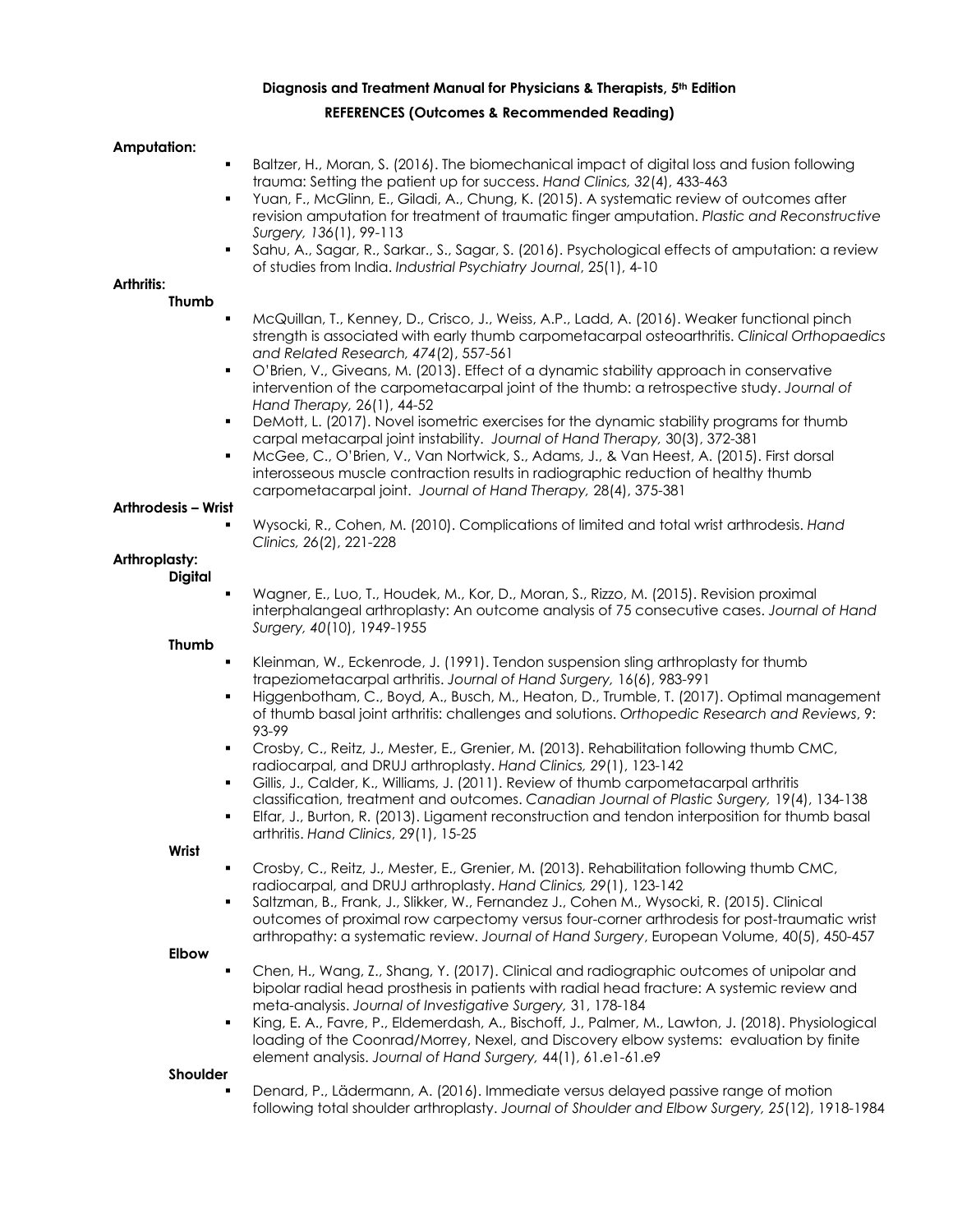#### **Arthroplasty Shoulder – continued:**

! Kiet, T., Feeley, B., Naimark, M., Gajiu, T., Hall, S., Chung, T. (2015). Outcomes after shoulder replacement: comparison between reverse and anatomic total shoulder arthroplasty. *Journal of Shoulder and Elbow Surgery*, 24(2), 179-185

#### **Biceps Rupture:**

- ! Greenberg, J. (2009). Endobutton repair of distal biceps tendon ruptures. *Journal of Hand Surgery,* 34(8), 1541-1548
- Schmidt, C., Brown, B., Schmidt, D., Smolinski, M., Kotsonis, T., Faber, K., Graham, K., Madonna, T., Smolinski, P., Miller, M. (2019). Clinical and functional impairment after nonoperative treatment of distal biceps ruptures. *Journal of Shoulder and Elbow Surgery*, 28(4), 757-764

#### **Bursitis:**

! Blackwell, J., Hay, B., Bolt, A., Hay, S. (2014). Olecranon bursitis: a systematic review. *Journal of Shoulder and Elbow*, 6(3), 182-190

#### **Capsulectomy/Capsulotomy:**

#### **Digital:**

Mears Jr., K., Saunders, R., Graham, T., Cannon, N. & Yousaf, I., (2020). Pathophysiology and surgical management of the stiff hand: postoperative management of metacarpophalangeal joint and proximal interphalangeal joint capsulectomies. *Rehabilitation of the Hand and Upper Extremity*, 7th edition, chapter 27

**Elbow:**

Isa, A., Athwal, G., King, G., MacDermid, J., Faber, K. (2018). Arthroscopic debridement for primary elbow osteoarthritis with and without capsulectomy: a comparative cohort study. Journal of *Shoulder & Elbow Surgery, 10*(3), 223-231

#### **Complex Regional Pain Syndrome:**

Rome, L. (2016). The place of occupational therapy in rehabilitation strategies of complex regional pain syndrome: Comparative study of 60 cases. *Hand Surgery & Rehabilitation, 35*(5), 355-362

#### **Congenital Anomalies:**

Netscher, D., Staines, K., Hamilton, K. (2015). Severe camptodactyly: A systematic surgeon and therapist collaboration. *Journal of Hand Therapy, 28*(2), 167-175

#### **Cysts:**

! Mavrogenis, A., Panagopoulos, G., Angelini, A., Lesenský, J., Vottis, C., Megaloikonomos, P. D., Kokkalis, Z., Papagelopoulos, P. (2017). Tumors of the hand. *European Journal of Orthopaedic Surgery and Traumatology: Orthopedie Traumatologie, 27*(6), 747-762

#### **Dislocations: Digital:**

- ! Adi, M., Hidalgo Diaz, J., Salazar Botero, S., Prunières, G., Vernet, P., Facca, S., Liverneaux, P. (2017). Results of conservative treatment of volar plate sprains of the proximal interphalangeal joint with and without avulsion fracture. *Hand Surgery & Rehabilitation, 36*(1), 44-47
- Haase, S. C. and Chung, K. C. (2014). Current concepts in treatment of fracture-dislocations of the proximal interphalangeal joint. *Plastic and Reconstructive Surgery, 134*(6), 1246-1257

**Elbow:**

- Schreiber, J., Warren, R., Hotchkiss, R., & Daluiski, A. (2013). An online video investigation into the mechanism of elbow dislocation. *Journal of Hand Surgery,* 38(3), 488-494
- ! Robinson, P., Griffiths, E., & Watts, A. (2017). Simple elbow dislocation. Journal of *Shoulder & Elbow,* 9(3), 195-204
- ! Cohen, M., Hastings, H. (1998) Acute elbow dislocation: evaluation and management. *Journal of the AAOS,* 6(1), 15-23
- ! Anakwe, R., Middleton, S., Jenkins, P., McQueen, M., Court-Brown, C. (2011). Patient-reported outcomes after simple dislocation of the elbow. *Journal of Bone & Joint Surgery.* 93(13), 1220- 1226

**Shoulder:**

- DeFroda, S., Mehta, N. & Owens, B. (2018). Physical therapy protocols for arthroscopic Bankart repair. *Sports Health,* 10(3), 250-258
- Eljabu, W., Klinger, H., & von Knoch, M. (2017). The natural course of shoulder instability and treatment trends: a systematic review. *Journal of Orthopaedics and Traumatology*,18(1), 1-8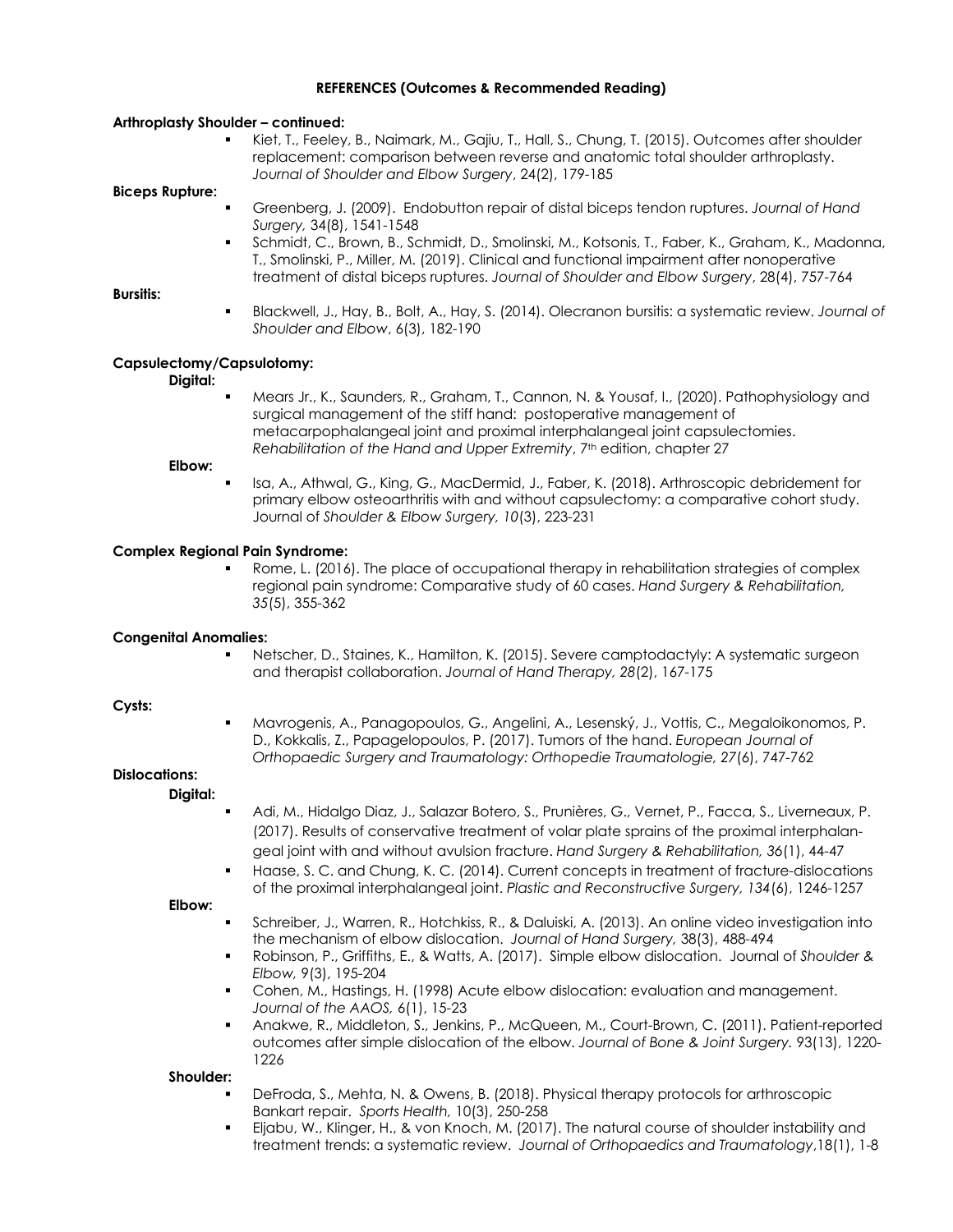#### **Dupuytren's Disease:**

- ! Kitridis, D., Karamitsou, P., Giannaros, I., Papadakis, N., Sinopidis, P., Givissis, P. (2018). Dupuytren's disease: Limited fasciectomy, night splinting, and hand exercises-long-term results. *European Journal of Orthopaedic Surgery & Traumatology.* Online 09 Nov. 2018
- Sweet. S., Blackmore, S. (2014). Surgical and therapy update on the management of dupuytren's disease. *Journal of Hand Therapy,* 27(2), 77-84
- Bear, B., Peimer, C., Kaplan, T., Kaufman, G., Tursi. J., Smith T. (2017). Treatment of recurrent dupuytren contracture in joints previously effectively treated with collagenase clostridium histolyticum. *Journal of Hand Surgery,* 42(5), 391.E1-391.E8

#### **Extensor Tendon Injuries:**

- Lin, J., Strauch, R. (2014). Closed soft tissue extensor mechanism injuries (mallet, boutonniere, and sagittal band). *Journal of Hand Surgery, 39*(5), 1005-1011
- ! McKeon, K., Lee, D. (2015). Posttraumatic boutonnière and swan neck deformities. *Journal of the American Academy of Orthopaedic Surgeons, 23*(10), 623-632
- ! Hirth, M., Howell, J., O'Brien, L. (2017). Two case reports- use of relative motion orthoses to manage extensor tendon zones III and IV and sagittal band injuries in adjacent fingers. *Journal of Hand Therapy, 30*(4), 546-557
- ! Hirth, M., Howell, J., Freehan, L., Brown, T., O'Brien, L. (2020). Postoperative hand therapy management of zones V and VI extensor tendon repairs of the fingers: an international inquiring of current practice. *Journal of Hand Therapy*. Online March, 2020.
- Howell, J., Merritt, W., Robinson, S. (2005) Immediate controlled active motion following zone 4-7 extensor tendon repair. *Journal of Hand Therapy*, 18(2), 182-190

# **Extensor Tendon Reconstruction:**

Lee, K., Jo, Y., Kim, S., Choi, W., Lee, C., Kim, J. (2018). Clinical results of autogenous palmaris longus tendon graft for ruptures of multiple extensors in rheumatoid hands. *Journal of Hand Surgery*, 43(10), 947e.1-947e.9

#### **Fibromyalgia:**

! Lemstra, M., Olszynski, W. (2005). The effectiveness of multidisciplinary rehabilitation in the treatment of fibromyalgia: a randomized controlled trial. *Clinical Journal of Pain,* 21(2),166- 174

#### **Focal Dystonia:**

- ! Byl, N. (2009). Focal hand dystonia: a historical perspective from a clinician scholar. *Journal of Hand Therapy,* Editorial, 22(2), 105-108
- ! Srivanitchapoom, P., Shamim, E. A., Diomi, P. Hattori, T., Pandey, S., Vorbach, S., Park, J. E., Wu, T., Auh, S., Hallet, M. (2016). Differences in active range of motion measurements in the upper extremity of patients with writer's cramp compared with healthy controls. *Journal of Hand Therapy, 29*(4), 489-495
- ! Frucht, S. (2015). Evaluating the musician with dystonia of the upper limb: a practical approach with video demonstration. *Journal of Clinical Movement Disorders*, article 16

#### **Flexor Tendon Repairs:**

- ! Cannon, N. (2020). Therapist's management of flexor tendon repairs. *Rehabilitation of the*  Hand and Upper Extremity, 7<sup>th</sup> edition, chapter 31
- ! Evans, R. (2012). Managing the injured tendon: current concepts. *Journal of Hand Therapy*, 25(2), 173-190
- ! Lalonde, D., Higgins, A. (2016). Wide awake flexor tendon repair in the finger. *Journal of Plastic and Reconstructive Surgery* – global open, 4(7), e797
- ! Chung, B., Chiu, D. T. W., Thanik, V. (2017). Relative motion flexion splinting for flexor tendon lacerations: Proof of concept. *Hand,* online 01 Oct. 2017.
- Neiduski, R., and Powell, R. (2018). Flexor tendon rehabilitation in the 21st century: a systematic review. *Journal of Hand Therapy,* online 10 Dec 2018.
- ! Edsfeldt, S., Rempel, D., Kursa, K., Diao, E., Lattanza, L. (2015). In vivo flexor tendon forces generated during different rehabilitation exercises. *Journal of Hand Surgery,* European Volume, *40*(7), 705-710

#### **Fractures:**

#### **Hand Fractures – Metacarpal:**

- Kollitz, K., Hammert, W., Vedder, N., Huang J. (2014). Metacarpal fractures: treatment and complications. *HAND, 9(1),16-23*
- ! Boeckstyns, M. (2020) Current methods, outcomes and challenges for the treatment of hand fractures. *Journal of Hand Surgery*, European volume. Research article.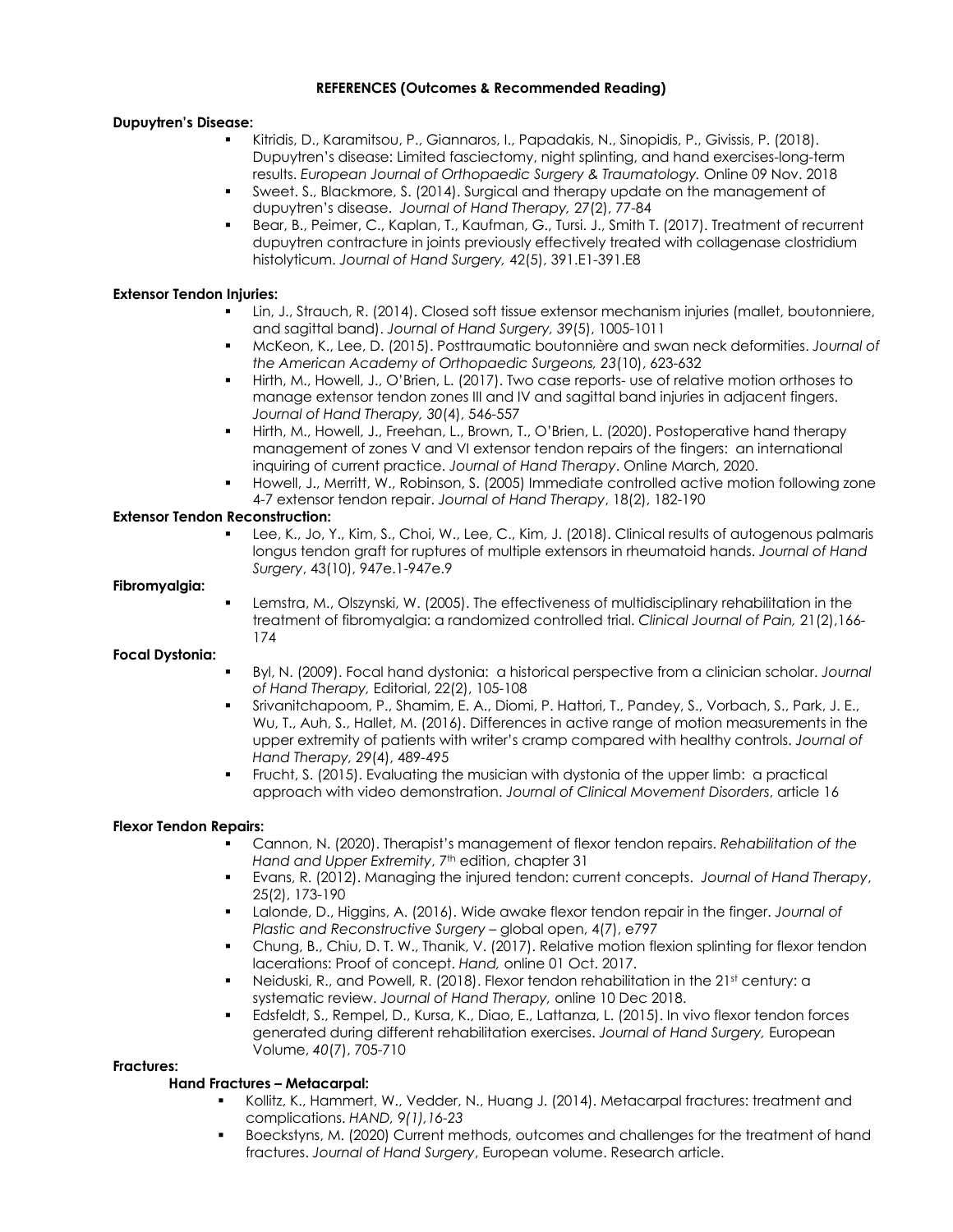### **Hand Fractures – Proximal Phalanx (P1):**

! Ataker, Y., Uludag, S., Ece, S., Gudemez, E. (2017). Early active motion after rigid internal fixation of unstable extra-articular fractures of the proximal phalanx. *Journal of Hand Surgery,*  European Volume*, 42*(8), 803-809

# **Hand Fractures – Middle (P2) & Distal Phalanx (P3):**

! Cannon, N. (2003). Rehabilitation approaches for distal and middle phalanx fractures of the hand. *Journal of Hand Therapy*, 16(2), 105-116

### **Wrist Fractures:**

- ! Chung, K., Kotsis, S., Kim, H. (2007.) Predictors of functional outcomes after surgical treatment of distal radius fractures. *Journal of Hand Surgery*, 32(1), 76-83
- ! Valdes, K., Naughton, N., Burke, C. (2015). Therapist-supervised hand therapy versus home therapy with therapist instruction following distal radius fracture. *Journal of Hand Therapy*. 40(6), 1110-1116
- ! Liporace F., Adams, M., Capo, J., Koval, K. (2009). Distal radius fractures, *Journal of Orthopaedic Trauma,* 23(10), 739-748

# **Elbow Fractures:**

- ! MacDermid, J., Vincent, J., Kieffer, L., Kieffer, A., Demaiter, J., MacIntosh, S. (2012). A survey of practice patterns for rehabilitation post elbow fracture. *The Open Orthopaedic Journal*, 6: 429-439
- ! Chan, K., Graham, J., Faber, K. (2016). Treatment of complex elbow fracture-dislocations. *Current Review in Musculoskeletal Medicine*, 9(2), 185-189

# **Humerus Fractures (Midshaft):**

- ! Mahajan, A., Kim, Y., Kim, J., D'sa, P., Lakhani, A., & Ok, H. (2016). Is anterior bridge plating for mid-shaft humeral fractures a suitable option for patients predominantly involved in overhead activities? A functional outcome study in athletes and manual laborers. *Clinics in Orthopedic Surgery, 8*(4), 358-366.
- ! Harkin, F., Large, R. (2017). Humeral shaft fractures: union outcomes in a large cohort. *Journal of Shoulder and Elbow Surgery,* 26(11), 1881-1888
- ! van de Wall, B., Ochen, Y., Beeres, F., Knobe, M., Groenwold, R., Houwert, M. ( 2020) Conservative versus operative treatment for humeral shaft fractures: a meta-analysis and systematic review of randomized clinical trials and observational studies. *Journal of Shoulder and Elbow,* 29(7),1493-1504
- ! Kruithof, R., Jonkers, H., van der Ven, D., van Olden, G., Timmers, T. (2017). Functional and quality of life outcomes after non-operatively managed proximal humerus fractures. *Journal of Orthopaedics and Traumatology, 18*(4), 423-430.

# **Clavicle Fractures:**

Su, W., Chen, W., Chen, R., Hong, C., Jou, I., & Lin, C. (2016). Evaluation of three-dimensional scapular kinematics and shoulder function in patients with short malunion of clavicle fractures. *Journal of Orthopaedic Science, 21*(6), 739-744

# **Ganglions – Wrist:**

! Chung, S., Tay, S. (2015). Audit of clinical and functional outcomes of arthroscopic resection of wrist ganglions. *Hand Surgery, 20*(3), 415-420

#### **Infection:**

! Mamane, W., Lippmann, S., Israel, D., Ramdhian-Wihlm, R. Temam, M., Mas, V., Pierrart, J., & Masmejean, E. H. (2018). Infectious flexor hand tenosynovitis: State of Knowledge. A study of 120 cases. *Journal of Orthopaedics, 15*(2), 701-706

# **Ligament Injuries:**

- **Digits:**
- ! Roh, Y. H., Koh, Y. D., Go, J. Y., Noh, J. H., Gong, H. S., & Baek, G. H. (2018). Factors influencing functional outcome of proximal interphalangeal joint collateral ligament injury when treated with buddy strapping and exercise. *Journal of Hand Therapy, 31*(3), 295-300
- Pang, E. Q. & Yao, J. (2018). Anatomy and biomechanics of the finger proximal interphalangeal joint. *Hand Clinics, 34*(2), 121-126

#### **Wrist – TFCC:**

- ! Kleinman, W. (2007). Stability of the distal radioulna joint: biomechanics, pathophysiology, physical diagnosis, and restoration of function. What we have learned in 25 years. *Journal of Hand Surgery, 32*(7), 1086-1106
- Demino, C., Morales-Restrepo, A., Fowler, J. (2019). Surgical management of triangular fibrocartilage complex lesions: a review of outcomes. *Journal of Hand Surgery*, Online, 1(1), 32-38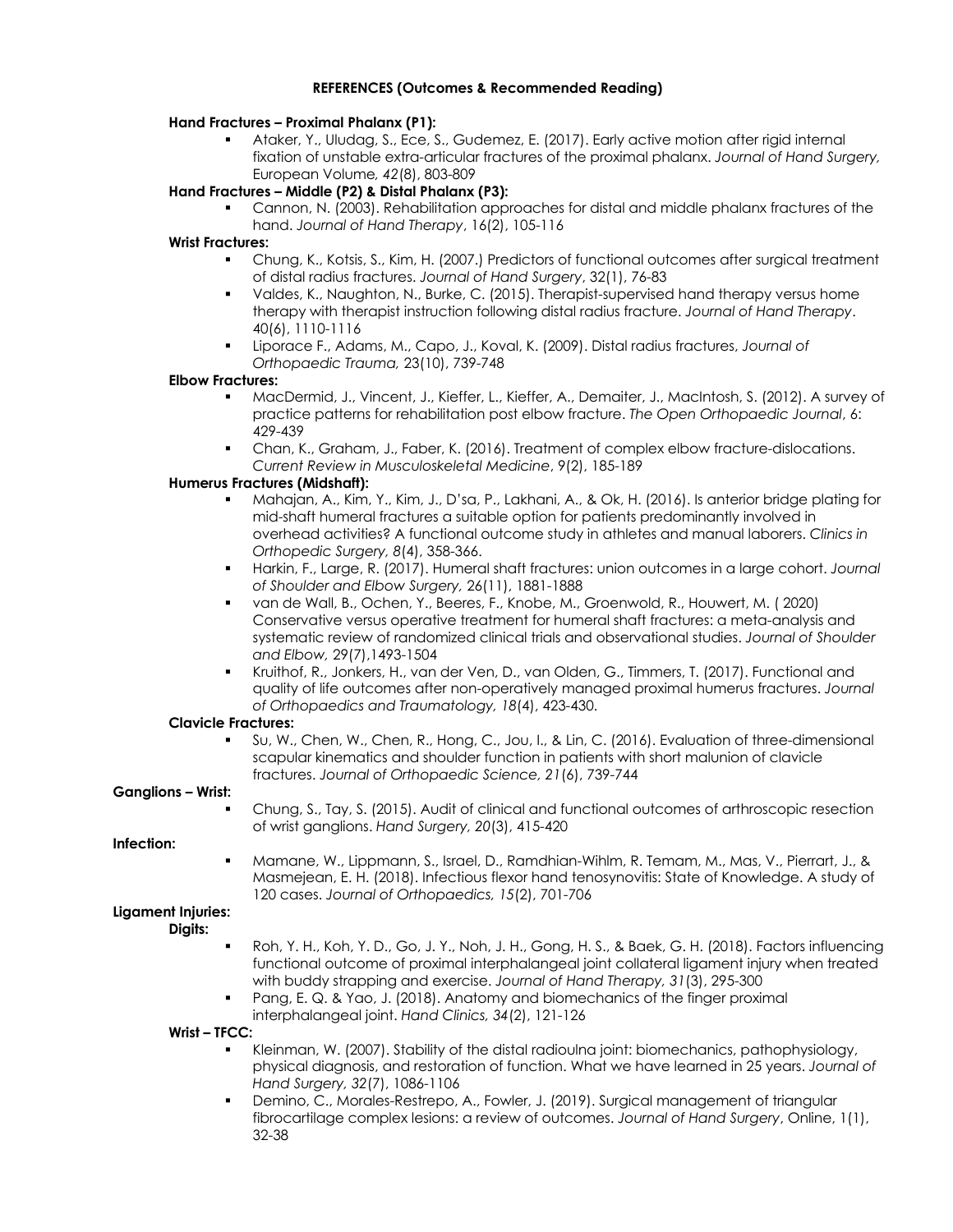### **Ligament Injuries – Elbow – MCL/LCLC:**

- ! Alolabi, B., Gray, A., Ferreira, L., Johnson, J., Athwal, G., King, J. (2012). Rehabilitation of the medial and lateral collateral ligament-deficient elbow: an in vitro biomechanical study. *Journal of Hand Therapy*, 25(4), 363-373
- ! Hackl, M., Bercher, M., Wegmann, K., Müller, L., Dargle, J. (2016). Functional anatomy of the lateral collateral ligament of the elbow. *Archives of Orthopaedic and Trauma Surgery, 136*(7), 1031-1037.
- ! Labott, J., Aibinder, W., & Camp, C. (2018). Understanding the medial ulnar collateral ligament of the elbow: Review of native ligament anatomy and function. *World Journal of Orthopedics, 9*(6), 78-84

### **Nail Bed Injury:**

! Montasterio, M., Longsworth, K., & Viegas, S. (2014). Conservative wound care treatment of fingertip amputation injuries with and without bone exposure. *Journal of Hand Therapy, 27*(3), e8-e9

# **Nerve Compression Syndromes:**

- ! Sim, S. E., Gunasagaran, J., Goh, K.-J., & Ahmad, T. S. (2018). Short-term clinical outcome of orthosis alone vs combination of orthosis, nerve, and tendon gliding exercises and ultrasound therapy for carpal tunnel syndrome. *Journal of Hand Therapy,* Online 7 Feb. 2019
- Boone, S., Gelberman, R. H., & Calfee, R. P. (2015). The management of cubital tunnel syndrome. *Journal of Hand Surgery, 40*(9), 1897-1904
- Svernlov, B., Larsson, M., Rehan, K., Adolfsson, L. (2009) Conservative treatment of cubital tunnel syndrome. *Journal of Hand Surgery* European Volume, 34(2), 201-207
- ! Moradi, A., Ebrahimzadeh, M., Jupiter, J. (2015). Radial tunnel syndrome, diagnostic and treatment dilemma. *Archives of Bone and Joint Surgery*, 3(3), 156-162

#### **Nerve Repairs:**

- Novak, C., von der Hyde, R. (2015). Rehabilitation of the upper extremity following nerve and tendon reconstruction: when and how. *Seminars in Plastic Surgery,* 29(1), 73-80
- ! Woo, A., Bakn, K., Moran, S. (2014). Management of ulnar nerve injuries. *Journal of Hand Surgery*, 40(1), 173-181
- ! Sousa, G., de Macedo, M. (2015). Effects of a dynamic orthosis in an individula with claw deformity. *Journal of Hand Therapy,* 28(4), 425-428
- Bertelli, J. A., Cavalli, E., Mendes Lehn, V. L., Ghizoni, M. F. (2018). Sensory deficits after a radial nerve injury. *Microsurgery, 38*(2), 151-156

#### **Nerve Palsies – Orthotics:**

- ! Colditz, J. (2002). Splinting the hand with a peripheral-nerve injury. *Rehabilitation of the Hand and Upper Extremity*, Chapter 34.
- Peck, J. & Ollason, J. (2015). Low profile radial nerve palsy orthosis with radial and ulnar deviation. *Journal of Hand Therapy, 28*(4), 421-424
- ! Goldfarb, C., Stern, P. (2003). Low ulnar nerve palsy. *Journal of Hand Surgery*, 3(1), 14-26

**Pulleys:**

- ! Schneeberger, M. & Schweizer, A. (2016). Pulley ruptures in rock climbers: Outcome of conservative treatment with the pulley-protection splint- A series of 47 cases. *Wilderness & Environmental Medicine, 27*(2), 211-218
- ! Algar, L. & Moschetto, M. (2018). Pulley injuries in rock climbers: Hand therapy clinical application. *Journal of Hand Therapy, 31*(3), 416-420

**Ray Resection:**

Bhat, A., Acharya, A., Narayanakurup, J., Kumar, B., Nagpal, P., Kamath, A. (2017). Functional and cosmetic outcome of single-digit ray amputation in hand. *Musculoskeletal Surgery, 101*(3), 275-281

**Replantation:**

Sturm, S., Oxley, S., Van Zant, R. (2014). Rehabilitation of a patient following hand replantation after near-complete distal forearm amputation. *Journal of Hand Therapy, 27*(3), 217-224

**Shoulder:**

Takamura, K., Chen, J., Petrigliano, F. (2018). Nonarthroplasty options for the athlete or active individual with shoulder osteoarthritis. *Clinics in Sports Medicine, 37*(4), 517-526